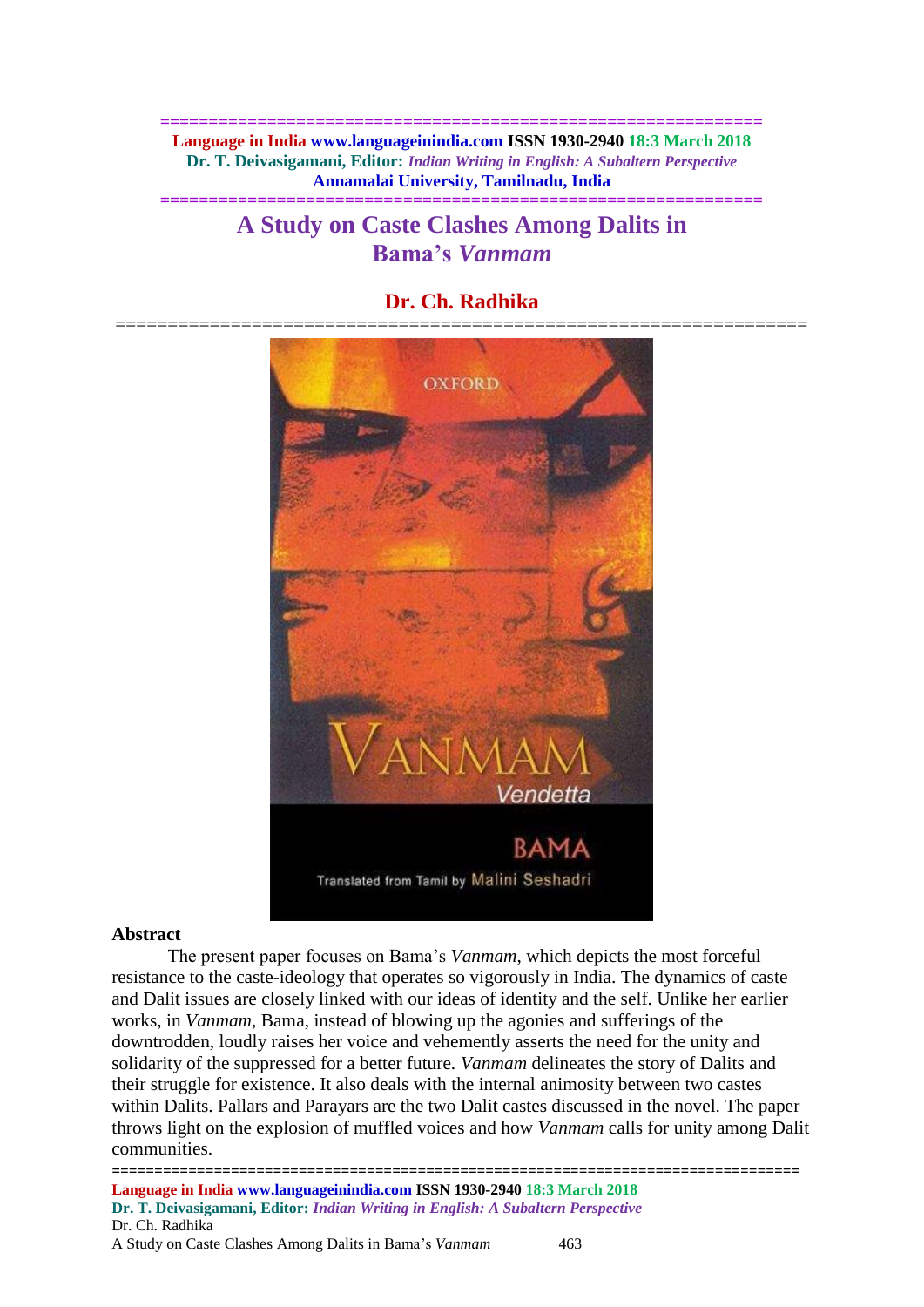#### **Protest against Domination of Upper Castes**

Dalit literature protests against upper caste system and their domination on Dalits. It represents a powerful, emerging movement in the Indian literary tradition. It is a genre established in the 1960's and 1970's. Ambedkar, the leader of anti-caste movement in India, used the term to characterize the exploitation, suppression and marginalization of the lower castes by the social, economic, cultural and political domination of the upper caste Brahminical order. Hence 'Dalithood' as a kind of life conditions that characterizes suppression, defines the status of the individual by birth and not by deeds that portray the strong caste system in India. Dalit literature helped in promoting cultural consciousness amongst the downtrodden class. The primary motive of the writer is to liberate women through giving voice to their suppression women through giving voice to their suppressed feelings. Bama expressed her agony and gave her voice to all oppressed women.

#### *Vanmam* **– Focus of This Paper**

The present paper focuses on Bama's *Vanmam,* is the most forceful resistance to the caste-ideology that operates so vigorously in India. *Vanmam* published in 2008 in Tamil, translated into English as Vendetta by Malini Seshadri, strikes a chord in Dalit writing. Bama, instead of blowing up the anguish and torment of the subjugated, loudly raises her voice and passionately affirms the need for the unity and harmony of the suppressed for a better future. It is exciting that many of the writings of Bama have been translated into French before English.

#### As Bama says,

"Oh, the French have so much regard for literature. They treasured my writing for its own quality. They didn't think 'she is a woman writer' or 'she is a Dalit." (Vendetta, interview with the author, 156)

#### **Centrality of the Issue of Caste**

*Vanmam* outlines the story of Dalits and their struggle for existence. Dalits are being humiliated even today. Dalits are still humiliated in many places. Dalit's usually facing multiple oppression- economic, political, social and cultural rights. For many years, Dalits have been struggling from the problem of caste system which existed in the society. Azhgarasan remarks that "*Vanmam* occupies a unique place as it brings to the fore, the centrality of the issue of caste and not simply the atrocities against Dalits." (2008)

The novel also deals with the internal enmity between two castes within Dalits. Pallars and parayars are the two Dalit castes discussed in the novel. Mangalam remarks that: "of animosity between them also the upper-caste men of Kandampatti preserve their prestigious caste status not only by keeping the low-caste people under their control, but also by keeping Dalit community divided." (2008)

# **Detonation of Muffled Voices**

The paper throws light on detonation of muffled voices and how *Vanmam* enjoins upon unity among Dalit communities. Pallars identified themselves as Hindus, and Parayars are mostly Christian converts. According to Gail Omvedt, a Dalit scholar, "In almost every region of India there are two main Dalit castes, often at odds." (Indian Express: 2008) Away from the Dalit streets are the streets of Naickers, Nadars, Thevars and Chettiars. Agricultural land owned by the landlords is in the western part of the village and therefore both Parayars and Pallars have to walk through the streets of the upper class to arrive the fields. The Parayars and Pallars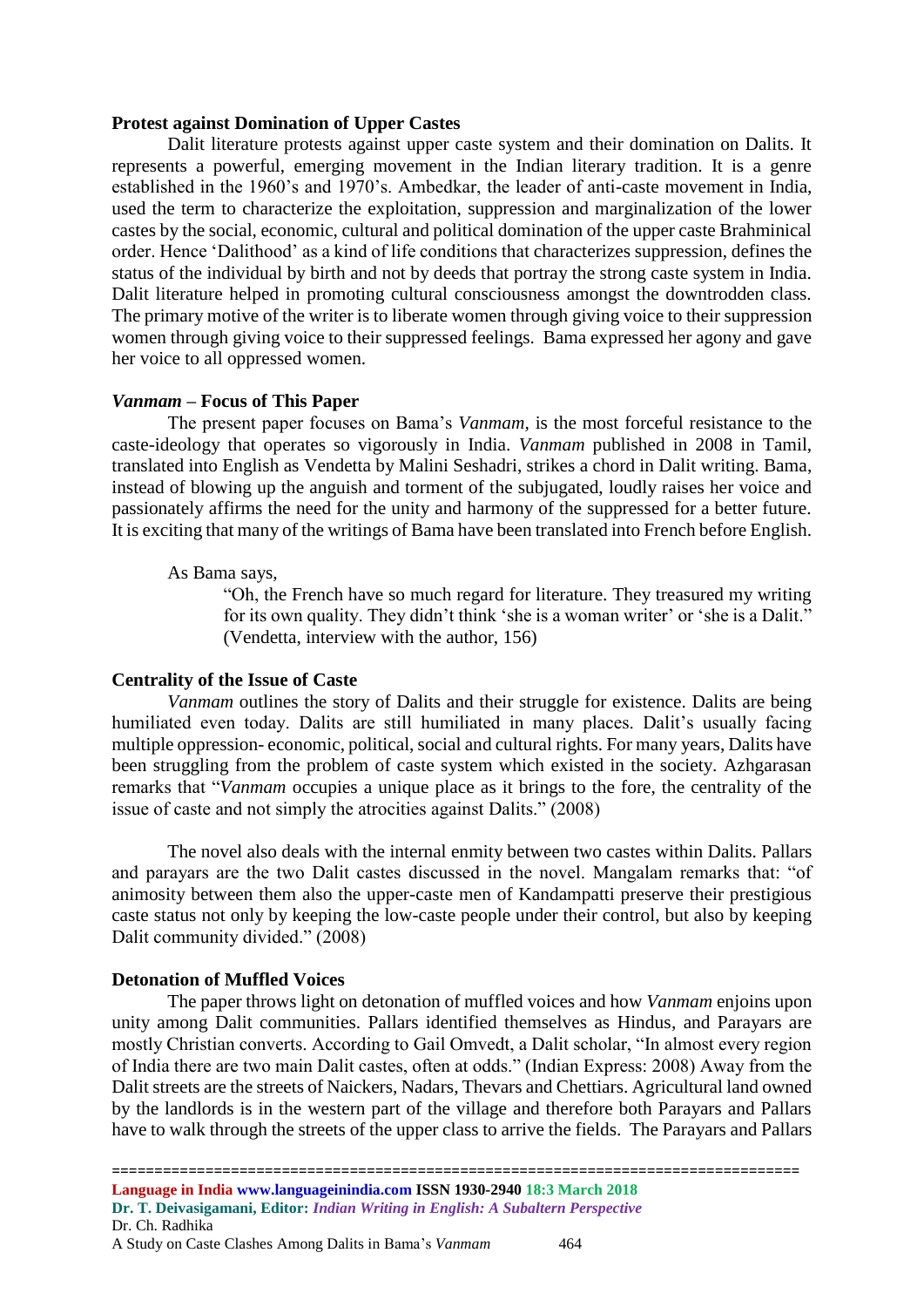of the village are labourers in the fields of the landlords and they are destined to lead a deplorable existence with the shell thrown by them. Despite their hard struggle they have to remain half-fed with porridge. Bama says that, "the Parayars toiled hard day and night to turn even barren land into fertile fields." (6)

#### **Modern Society and Its Contradictions**

*Vanmam* addresses issues relating to modern society and its contradictions. The root of this novel can be understood in the author's own words, "marginalized people have to put aside their rightful place in society." (Author's note: 7) Vanmam is about combating cruelties based on caste system with constructive strategy of empowerment. Vanmam begins with a question,

> "Every human being should be seen as a human being, and respected as a human being. That is their goal . . . a society in which every person is equal. Will it ever be a reality?" (Author's note" 8)

#### **Society Portrayed in** *Vanmam*

*Vanmam* is situated in the village called Kandampatti where people of different castes live. The houses of people are huddled based on the caste they belong to.

In order to depict the real situation, Bama gives a glimpse of Saminathan's house which is a thatched house. They don't even have place to sleep properly in their house:

> "not all of them can stretch out to sleep inside that tiny space. Usually, Saminathan and his father go to chavadi to sleep." (6)

#### **Marrasu and Coworkers**

The condition of Dalits is low they don't even have two meals per day. After completion of their lowly jobs they brought only Kanji and pickle to stay alive. Marrasu, a Parayan and Kuruppusamy, a Pallar earn their living by working in the fields of Naickers. There are regular quarrels between Marraasu and Kuruppusamy, Pichamurthy, a Pallar helped them to understand that it is useless to fight for this,

> "Why all this fighting amongst us? Whether the fields are dry or watered, what is the gain to you? It's someone else who is going to reap the benefit, but it's you two who are fighting! Let it go both of you" (10)

As things took its worst stage Kuruppusamy lifted the spade he was holding, and with the shaft of the spade he struck hard blow on the head of Marraasu. Marraasu fell to the ground with a cry of utmost agony. Saminathan felt troubled whenever he thought of how his uncle Maraasu had been murdered. The memory also aroused wrath in him.

> "Because we have no money, no education, they killed and buried Chitappa ina ditch . . . As if it was all in a day's work, as if he were a mere dog or something." (11)

#### **Police Atrocity**

Under the guise of searching for men, police "enter the house of Parayas and talk vulgarly to the women and even misbehaved with them." (88) The women also were dragged

=================================================================================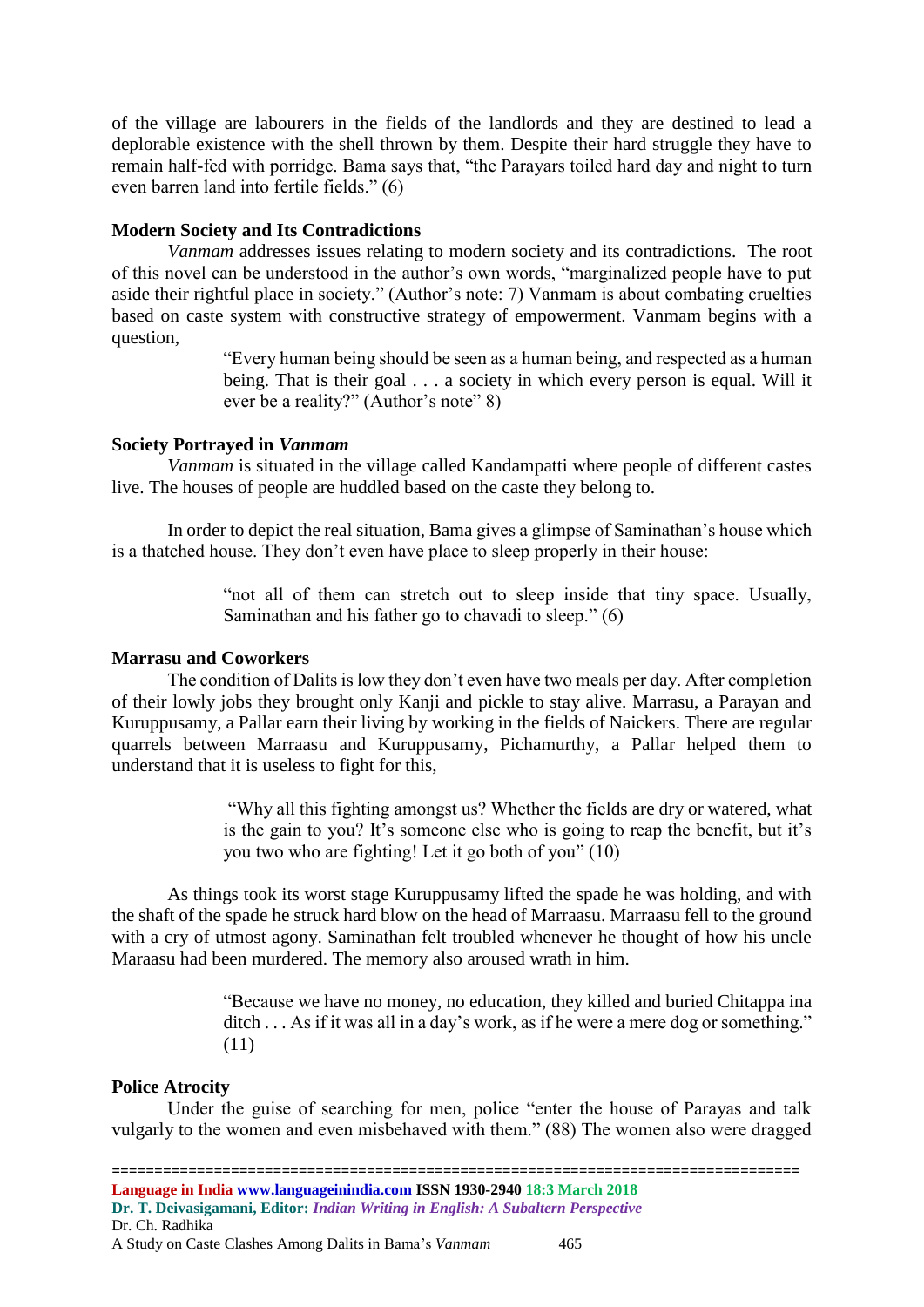to street and they were beaten brutally, "with no regard even for the infant and the aged, they kept and swirling their lathis down hard again and again." (89) They got blown everywhere in their bodies:

> "All the women had swellings and black bruises all over their bodies as the blood clotted and congealed under the blows." (89)

The women who were taken to the police station were subjected to more severe torture and abuses. Chellakili, a pregnant woman was kicked in the lower belly by a policeman with his boots:

> "Chellakili curled up and collapsed on the floor of the cell. As she lay there on the floor of that police lock-up, she felt a sharp pain in her belly . . . and had an abortion right there." (86)

# **Another Murder**

In another episode, Pallars killed Sethurathanm and Savariappan. The nasty scene of Sethurathanam being hunted and lacerated to death still loiter in the minds of Parayars. Ultimately Jayaraju, an educated Parayar young man, affirmed in public,

> "We were just beginning to progress slowly and now three murders and court cases and police raids . . . all over people scattered about, studies ruined, not even able to attend Church . . . how long can we go on like this? (126)

The two groups resumed discussion which led to a compromise between them. They collectively proclaim "After all, life is short. We work, we eat . . . we die. Why take on unnecessary problems?" (129) But Upper-class people cannot digest this peace agreement. Naickers scoff at both Pallars and Parayars:

> "What sort of fellows are these? After so much killing . . . so much wandering around like refugees . . . they are supposed to be uniting again, Shameless fellows!" (132)

# **To Bring in Harmony**

To reinforce the harmony of the Dalits, Bama portrays the election held in Kandampatti after the union of Parayars and Pallars. In the history of Kandampatti, only Naickers competed for the post of President and won. The progressive Parayars and Pallars fielded Kaallaiyan of the Pallar caste as the joint candidate. The Parayars and Pallars campaigned collectively for Kaallaiyan which enabled him to win the election. Bama emphasizes that the success in Kandampatti is emblem of the triumphs of the Dalits at the national level if they stand united. One of the minor characters of the novel Kaalimuthu affirms that:

> It's not enough that we have won in the Panchayat election. The Dalit voice must resonate in the state legislature and in the national parliament . . . we much capture the levers of government power. Let this be the first step towards that goal." (134)

In the last chapter of the novel, *Vanmam*, there are answers to the questions that are raised by Bama in the author's note of the novel, "Let the coming generations at least live without quarrels, end fights, riots and vendettas. Let them get along with one another . . . as for